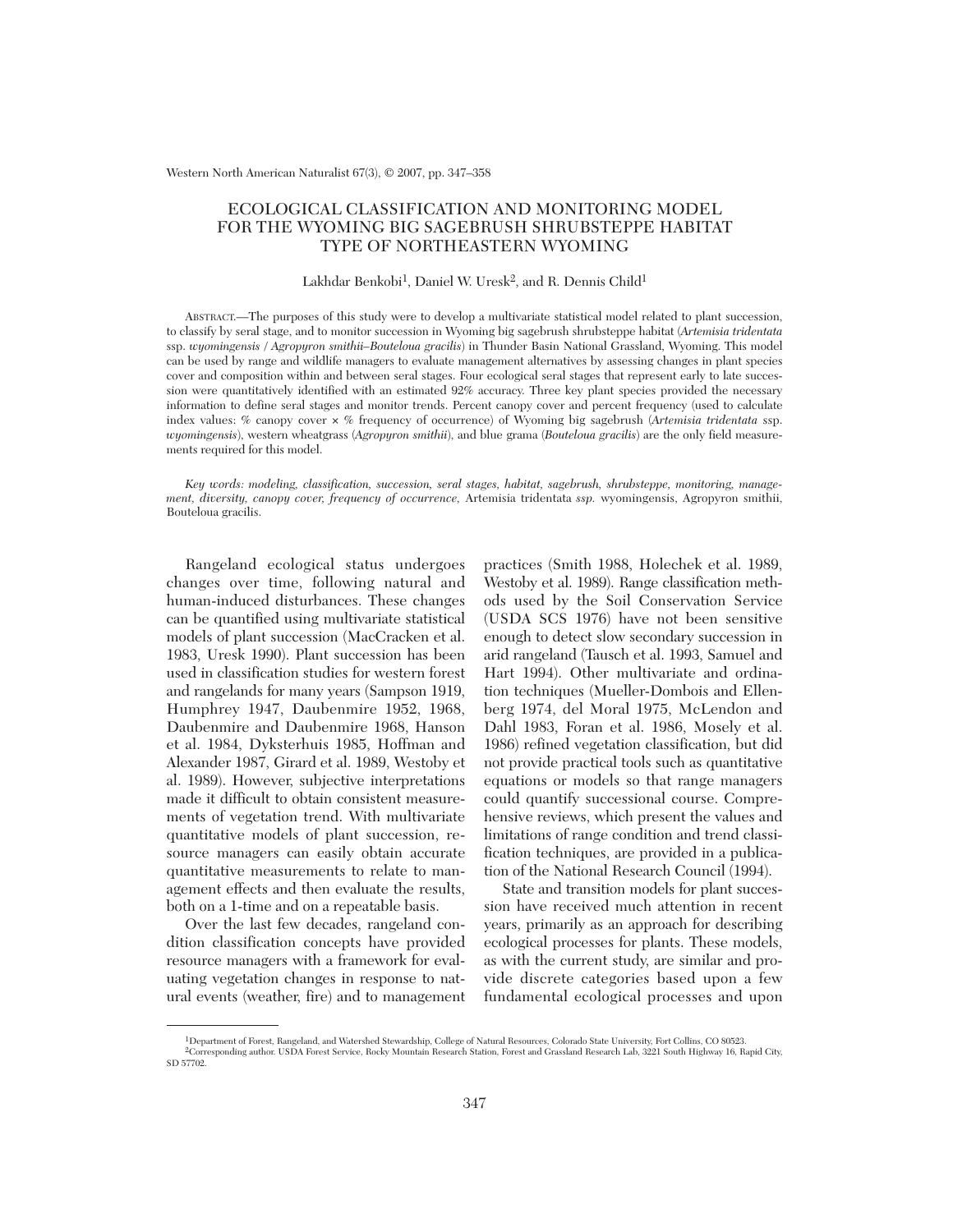relationships of key indicators for transition or plant succession (Bestelmyer et al. 2003, Stringham et al. 2003).

The research we report here provides a statistical multivariate model that can be used by range managers to determine seral stages within a contemporary habitat type and a method to determine successional trends within and among seral stages. This developed model consists of interrelationships from a set of plant species (variables) that best characterizes the habitat type throughout the course of succession. The objectives were to (1) develop and test an ecological classification and monitoring model for Wyoming big sagebrush (*Artemisia tridentata* ssp. *wyomingensis*) shrubsteppe habitat in Thunder Basin National Grassland, (2) define and describe the seral stages, (3) present the model application and management implications, and (4) provide sampling and monitoring protocols.

## STUDY AREA

The study was conducted on Thunder Basin National Grassland (TBNG) in northeastern Wyoming on big sagebrush shrubsteppe habitat (Thilenius et al. 1995). Thunder Basin covers approximately 729,000 ha (1.8 million acres). About 231,750 ha (572,224 acres) belong to the National Forest System and are intermingled with Bureau of Land Management, state, and private lands.

# Physiography and Geology

Thunder Basin National Grassland is located in the Powder River Basin, a topographic depression filled with deep sediments and rocks, between the Bighorn Mountains and the Black Hills (Thilenius et al. 1995, von Ahlefeldt et al. 1992). It contains coal beds, shales, and sandstones. Drainages include the Belle Fourche and Cheyenne River systems. Differences in elevation, relief, and landform delineate the grassland into 4 different areas: (1) upland plains, a high rolling plateau on the western edge of the grassland, (2) steep slope escarpments, 328 feet (100 m) to 394 feet (120 m) high, known as the Rochelle Hills, located on the western edge of the upland plains, (3) gently sloping plain, broken into knobs and ridges, located east of the Rochelle Hills, and (4) shale uplands, containing bentonite. Elevations range

from 3937 feet (1200 m) at the southeastern corner to a maximum of 5250 feet (1600 m) at the Rochelle Hills. The maximum elevation at the northern part (Spring Creek) is about 4265 feet (1300 m).

### Climate

The climate of TBNG is interior continental with hot summers and cold winters. Strong winds, often up to 40 miles per hour (64 kilometers per hour), occur any time of the year. The mean annual precipitation ranges from 12 inches (30 cm) in central TBNG to 16 inches (40 cm) in the northern part (Spring Creek). Short-duration intense thunderstorms, sometimes accompanied by damaging hail, occur from May to September. The mean annual temperature ranges from 43°F (6°C) to 47°F (8°C). The maximum temperature ranges from  $104^{\circ}$ F (40°C) to  $110^{\circ}$ F (44°C). The minimum temperature ranges from –36°C to –44°C. The frost-free period averages 120 days (Martner 1986). Precipitation through the year in relation to temperature is similar for all areas except that, from July to December, precipitation in Dull Center, Upton, and the Rochelle Hills drops sharply compared to precipitation in Gillette. According to von Ahlefeldt et al. (1992), this difference is due to the ability of Gulf moisture to penetrate into the northern Great Plains to produce summer storms. Most of the precipitation in TBNG is in the 30–38-cm (12–15-inch) northern plain precipitation zone (USDA SCS 1999).

#### Soils

The surface soils are light colored, and subsoils are light brown or reddish brown (Thilenius et al. 1995). On rolling uplands, the C horizon is approximately 1 m deep. Steep slopes have only a few centimeters of soil, or soil material overlies bedrock. Rock outcrops are common on the steeper slopes. Soil texture in some areas varies from windblown sand to shale and clay. The bake materials, known as clinker or locally as "scoria," formed in areas where seams of coal burned and baked the nearby sediments to form the natural brown or reddish brown, medium-textured, shallow, gravelly and rocky substrate. Soil parent material is primarily tertiary sandstone and clay shale. A more detailed description is provided by Thilenius et al. (1995).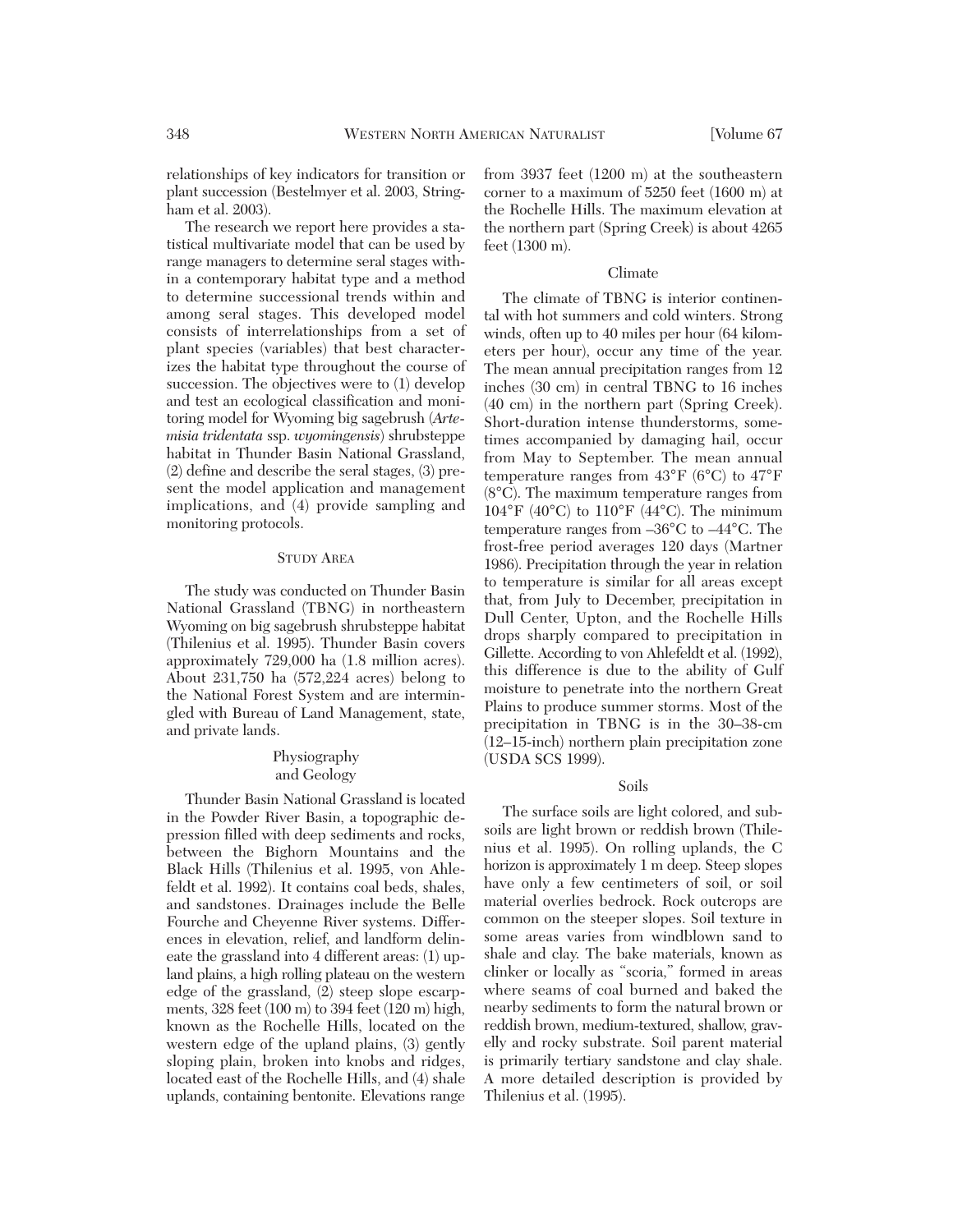#### Vegetation

TBNG vegetation consists of 22 major types with associated soils and the general habitat described by Thilenius et al. (1995). These vegetation types provide the framework for this study. Two types, (1) *Artemisia tridentata* ssp. *wyomingensis / Agropyron smithii* (*n* = 4) and (2) *Artemisia tridentata* ssp. *wyomingensis / Bouteloua gracilis–Agropyron smithii* (*n* = 15), were combined in our study  $(n = 121)$ through statistical procedures into 1 type, *Artemisia tridentata* ssp. *wyomingensis / Agropyron smithii–Bouteloua gracilis* (Wyoming big sagebrush / western wheatgrass–blue grama), for development of a classification and monitoring system. This type is very common throughout the Thunder Basin grasslands. Small sample sizes for both types could account for the separation into 2 types in the previous study.

#### **METHODS**

Data collection and analyses followed Uresk's (1990) procedures. A preliminary ground reconnaissance of the TBNG upland shrubsteppe vegetation type *(Artemisia tridentata* ssp. *wyomingensis / Agropyron smithii– Bouteloua gracilis*) began in mid-June 1993 to assess vegetation variability on the study area. Sites were selected so that the existing full range of natural variability in the vegetation would be explained by the sampling. All nomenclature follows Great Plains Flora Association (1986).

An additional 5 sites with 5 individuals of Wyoming big sagebrush per site were collected to identify the subspecies of big sagebrush in the study area. Samples were analyzed at the USDA Forest Service, Rocky Mountain Research Station, Shrub Sciences Laboratory, Provo, Utah, by the following methods: chromosome numbers, ultraviolet test, and sagebrush distribution (McArthur and Sanderson 1999).

Data were collected on 121 macroplots (sites). Each macroplot was randomly selected within 1 of 3 perceived seral stages (early, mid-, and late stages). At each macroplot, 2 parallel 99-foot (30-m) transects were set 66 feet (20 m) apart. At 3.28-foot (1-m) intervals along each transect, we sampled canopy cover, frequency of each plant species, plant litter,

and bare ground within each  $8 \times 20$ -inch  $(20 \times$ 50-cm) microplot (Daubenmire 1959). All macroplot data (60 microplots) for each site were averaged for each plant species and other variables. Average canopy cover (%) was multiplied by frequency of occurrence (%) to produce an index value for data analyses (Uresk 1990).

Principal component analysis (Norusis 1992) removed plant species that did not account for much of the variation in the data. Six plant species, namely, Wyoming big sagebrush, western wheatgrass, blue grama, threadleaf sedge (*Carex filifolia*), prairie junegrass (*Koeleria pyramidata*), and needle-and-thread (*Stipa comata*), were retained as major variables for further analyses. Data were then subjected to a nonhierarchical clustering procedure, ISO-DATA (Ball and Hall 1967, del Morel 1975), which grouped the 121 sites into 4 distinct clusters (seral stages). Then stepwise discriminant analysis (Norusis 1992) selected Wyoming big sagebrush, western wheatgrass, and blue grama as the best variables ( $\alpha = 0.05$ ) to be used in the classification and monitoring model. All variables were entered in the final analyses to check whether the previous selection of the 3 plant species was still consistent. Misclassification error rates were estimated using cross-validation procedures (SAS Institute, Inc. 1988). We field-tested the model by collecting additional data during the 2nd year (1994). We used a power test to estimate the number of macroplots required to classify and monitor the Wyoming big sagebrush vegetation type (Zar 1984) with an 80% confidence level.

# RESULTS AND DISCUSSION

Genetic analyses of big sagebrush collected throughout the study area confirmed that Wyoming big sagebrush was the only subspecies present. Growth form varied from short- to tall-statured plants.

# Classification Functions

Four distinct seral stages (early to late), were defined in the TBNG Wyoming big sagebrush shrubsteppe habitat. Stepwise discriminant analysis showed significant differences among these seral stages ( $P < 0.001$ ). Three canonical discriminant functions explained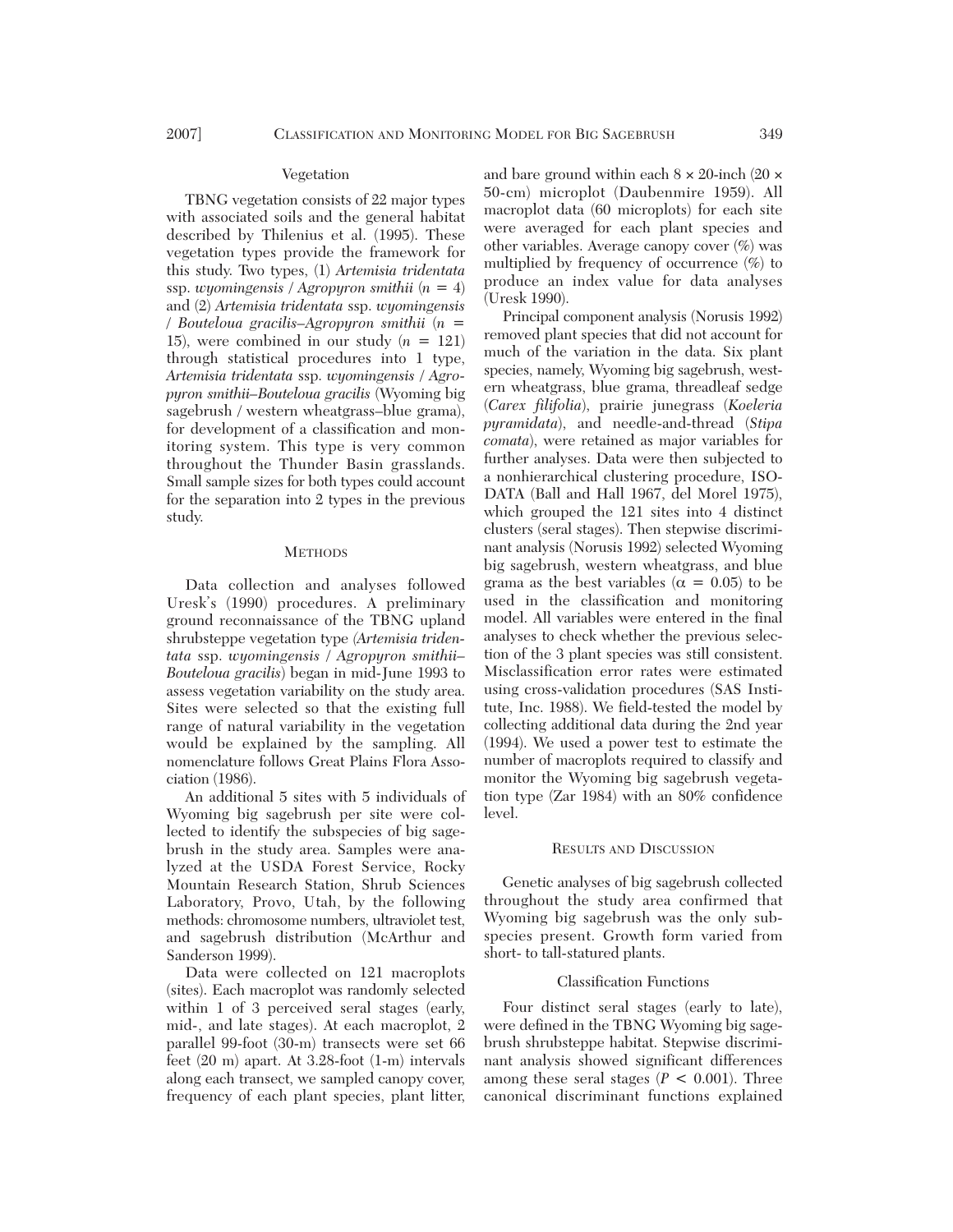TABLE 1. Standardized canonical discriminant function coefficients and percent explained variation for total vegetation.

| <b>Species</b>   | <b>Function</b><br>ı | Function<br>9. | Function<br>З |
|------------------|----------------------|----------------|---------------|
| Big sagebrush    | $-0.74$              | 0.25           | 0.65          |
| Western wheat-   |                      |                |               |
| grass            | 0.30                 | 0.96           | $-0.10$       |
| Blue grama       | 0.55                 | 0.01           | 0.85          |
| Explained        |                      |                |               |
| variation $(\%)$ | 57.66                | 25.11          | 17.23         |

TABLE 2. Canonical discriminant function coefficients for classification of seral stages and prediction of successional trends in Thunder Basin National Grassland sagebrush shrubsteppe habitat.

|                                         | <b>Function</b> | <b>Function</b> | Function    |
|-----------------------------------------|-----------------|-----------------|-------------|
|                                         | 1               | 2               | З           |
| Key plant canonical coefficients        |                 |                 |             |
| Big sagebrush                           | $-0.000795$     | 0.000264        | 0.000694    |
| Western wheat-                          |                 |                 |             |
| grass                                   | 0.000761        | 0.002420        | $-0.000246$ |
| Blue grama                              | 0.000987        | 0.000024        | 0.001536    |
| Constant                                | $-0.187$        | $-2.085$        | $-2.423$    |
| Seral stage mean canonical coefficients |                 |                 |             |
| Late                                    | $-3.359$        | 0.257           | 0.994       |
| Late-inter-                             |                 |                 |             |
| mediate                                 | 0.957           | 2.479           | $-0.628$    |
| Early-inter-                            |                 |                 |             |
| mediate                                 | 0.073           | $-1.018$        | $-0.899$    |
| Early                                   | 2.769           | $-0.500$        | 1.732       |
|                                         |                 |                 |             |

## Seral Stages

Seral stages were distinguished from one another by the distribution and abundance of key plant species characterizing the habitat type (Table 3). Based on the variability of the vegetation present today, 4 distinct seral stages ranging from early to late succession were identified in TBNG Wyoming big sagebrush shrubsteppe habitat (*Artemisia tridentata* ssp. *wyomingensis / Agropyron smithii–Bouteloua gracilis*).

LATE.—The late seral stage was dominated by Wyoming big sagebrush, mostly in tall, mature stands. Western wheatgrass and blue grama dominated the understory species with low cover and frequency values (Table 4). Other graminoids were needle-and-thread, a few individuals of prairie junegrass, and threadleaf sedge. Cheatgrass (*Bromus tectorum*) was very common. Other shrubby plants included fringed sage (*Artemisia frigida;* Table 4). Plant richness consisted of 38 forbs, 18 graminoids, and 5 shrubs (Fig. 2). Perennial graminoids were nearly always present except in patches where big sagebrush stands were dense enough to shade out the understory vegetation. Twenty-five sites of the 121 used for the cluster and discriminant analyses were assigned to this seral stage.

LATE-INTERMEDIATE.—The composition of vegetation in this seral stage was dominated by a mixture of graminoids and shrubs (Table 5). Wyoming big sagebrush still gave character to the landscape over extensive areas of TBNG;

nearly 100% of total variation in the vegetation. The relative importance of each plant species in each canonical function is indicated by the highest standardized coefficient (Table 1). Each variable is heavily weighted at a separate function, which reflects the biotic potential of each key plant species in characterizing vegetation dynamics within the ecological system. Big sagebrush is dominant in function 1 (late seral stage), western wheatgrass in function 2 (late-intermediate), and blue grama in function 3 (early-intermediate). All 3 plant species showed very low index values in the early seral stage (Fig. 1). Many other plant species that were present in this habitat type were not retained as indicators of seral stages, and were dropped from the sequence of statistical procedures because they showed few differences among the seral stages. Wyoming big sagebrush, western wheatgrass, and blue grama were the best indicators of vegetation succession in the TBNG big sagebrush shrubsteppe habitat type.

Classification coefficients were derived from Fisher's model and canonical functions. Fisher's coefficient-based model defines seral stages only (Benkobi and Uresk 1996); however, the calculations are easy and can be done by hand in the field. The canonical coefficient-based model presented in this paper (Table 2) defines seral stages and provides quantitative information about successional trend within seral stages.

Overall application accuracy, obtained from cross-validation procedures (SAS Institute 1988), was 92%. Specific cross-validation results showed classification errors that were likely to occur for each seral stage during applications of this model. These errors were  $\lt 1\%$  for the late seral stage, about 4% for late-intermediate, 5% for early-intermediate, and 10% for early.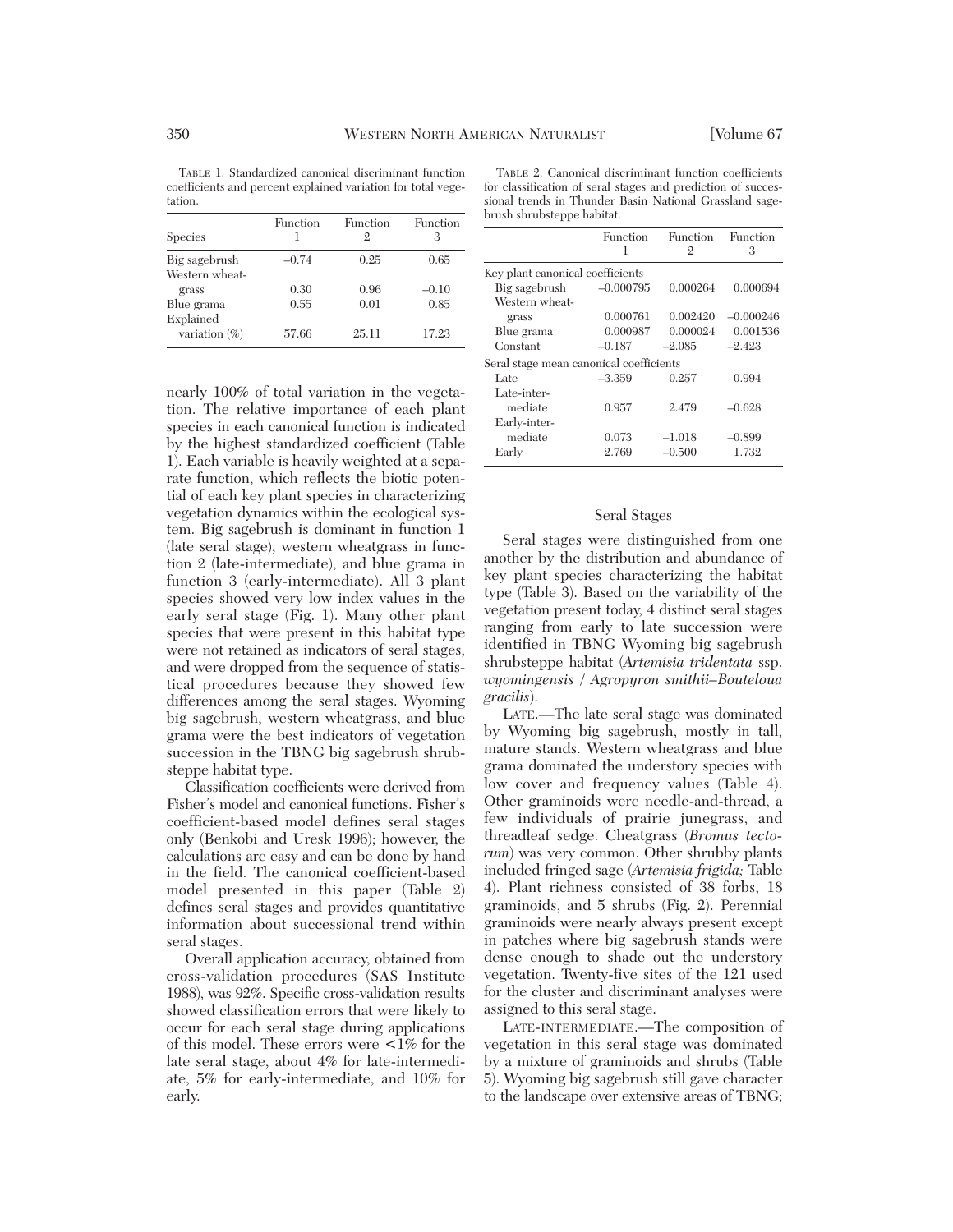

Fig. 1. Index values of vegetation by plant species through 4 seral stages in Thunder Basin National Grassland sagebrush shrubsteppe. Adapted from Benkobi and Uresk (1996).

however, graminoids were more plentiful. Western wheatgrass was the dominant graminoid followed by blue grama (Table 5). Other moderately abundant graminoids were needle-andthread and prairie junegrass. The forb component was dominated by plantain (*Plantago* spp.) and plains pricklypear (*Opuntia polyacantha;* Table 5). Plant richness for this stage comprised 45 forbs, 20 graminoids, and 9 shrubs (Fig. 2). Twenty-three sites were clustered into this category.

EARLY-INTERMEDIATE.—Shrubs were less abundant in the early-intermediate stage than in the previous seral stage, and graminoids were abundant (Table 6). Wyoming big sagebrush was mostly represented by widely spaced stands. Blue grama was the dominant key plant species (Table 6). Needle-and-thread and threadleaf sedge were codominant graminoids. Plains pricklypear and plantain were the dominant forbs (Table 6). Plant richness in this seral stage was represented by 48 forbs, 17 graminoids, and 7 shrubs (Fig. 2). This seral stage was represented by 21 sites.

EARLY.—At this seral stage, big sagebrush was widely distributed and more abundant than in the previous seral stage. Graminoids were present but patchy. Plains pricklypear was less common than in the other 3 seral stages. Plantain species were common (Table 7). Plant richness was represented by 74 forbs, 30 graminoids, and 11 shrubs (Fig. 2). The number of herbaceous and shrub species was greatest compared with the other 3 seral stages. A total of 52 sites were clustered in this seral stage.

#### ECOLOGICAL CONSIDERATIONS

The ability to identify seral stages and relate them to prescribed management activities is essential for range managers to achieve a desired condition (Dyksterhuis 1985, Uresk 1990). Determination of seral stages can be achieved using the developed multivariate classification and monitoring model, which is based on ecological concepts of plant succession (Clements 1916, Dyksterhuis 1949, Daubenmire 1968).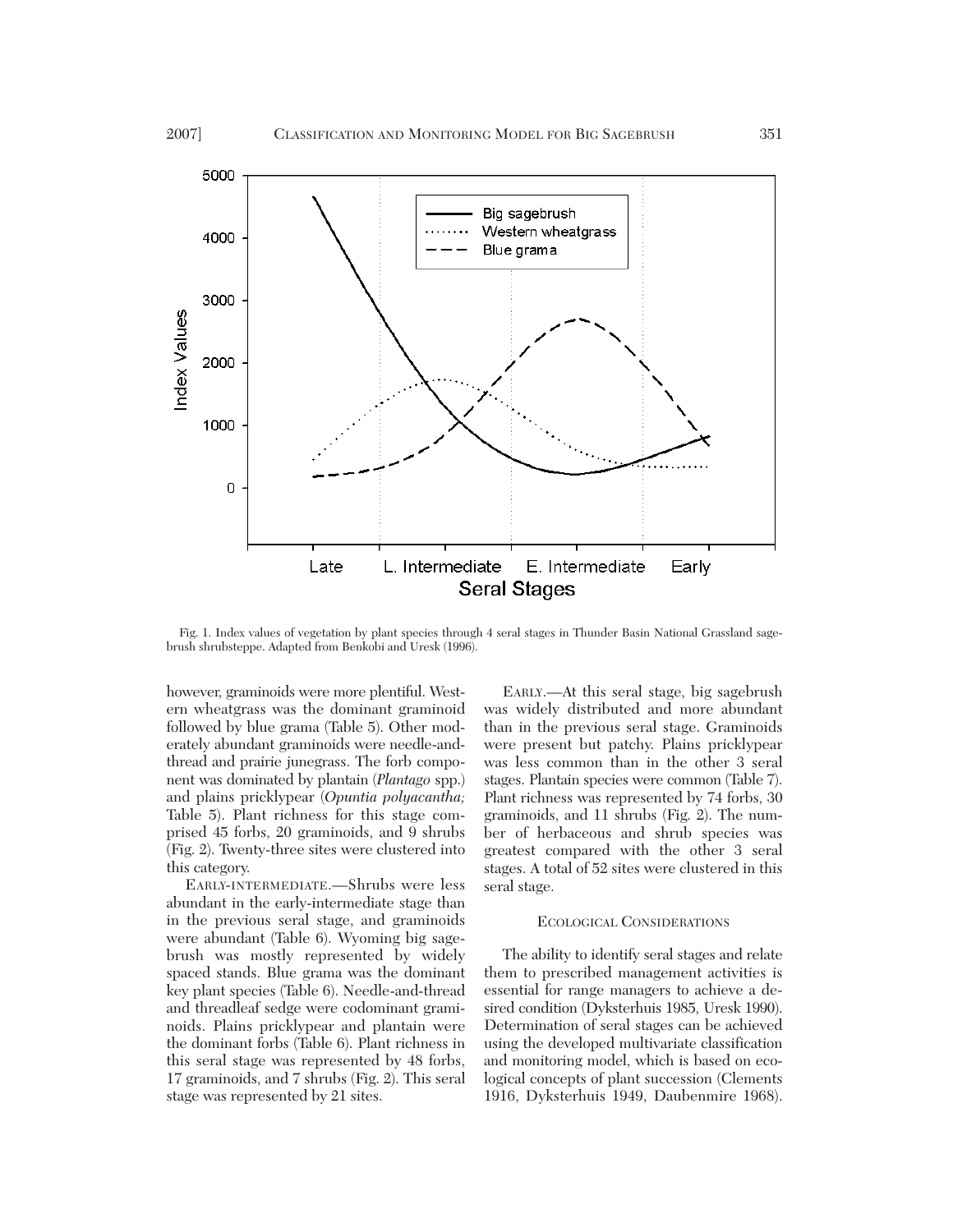| Seral stages                   | $\boldsymbol{n}$ | Big sagebrush | Western wheatgrass | Blue grama |
|--------------------------------|------------------|---------------|--------------------|------------|
| Index values <sup>a</sup>      |                  |               |                    |            |
| Late                           | 25               | 4666(248)     | 458 (84)           | 191(33)    |
| Late-intermediate              | 23               | 1297 (246)    | 1738 (100)         | 863 (139)  |
| Early-intermediate             | 21               | 222(30)       | 605(70)            | 2707 (120) |
| Early                          | 52               | 835 (174)     | 343 (58)           | 671 (108)  |
| Canopy cover $(\%)$            |                  |               |                    |            |
| Late                           | 25               | 55(2.1)       | 8(1.2)             | 6(0.8)     |
| Late-intermediate              | 23               | 22(3.1)       | 20(1.0)            | 14(1.7)    |
| Early-intermediate             | 21               | 7(0.9)        | 8(1.3)             | 30(1.8)    |
| Early                          | 52               | 17(1.6)       | 7(0.6)             | 12(0.9)    |
| Frequency of occurrence $(\%)$ |                  |               |                    |            |
| Late                           | 25               | 85(1.6)       | 60(4.9)            | 32(2.3)    |
| Late-intermediate              | 23               | 60(4.8)       | 85(1.7)            | 61(4.7)    |
| Early-intermediate             | 21               | 27(2.8)       | 63(5.9)            | 87(2.6)    |
| Early                          | 52               | 51(2.8)       | 50(2.6)            | 57(2.7)    |

TABLE 3. Mean index, mean canopy cover, and mean frequency of occurrence for the key plants used to monitor and predict the defined seral stages in Thunder Basin National Grassland sagebrush shrubsteppe. Standard errors are given in parentheses.

<sup>a</sup>Index value = canopy cover  $(\%)$  × frequency of occurrence  $(\%)$ .

However, plant succession in this study is not employed as defined in procedures of the USDA SCS (1976). Those procedures use percent of climax to determine current range condition. Our model obtains successional status by using multivariate quantitative equations developed with data from a contemporary habitat type. These equations consist of interrelationships of data from a set of plant species that occur throughout the defined seral stages (early to late). Thus, the developed model determines seral stages regardless of hypothetical past or future climax vegetation. It is difficult to predict long-term  $(\geq 100 \text{ years})$  past or future climax condition; at best, such a prediction becomes an ecological guess.

Knowledge of hypothetical climax vegetation is not required when managers apply the developed model to determine seral stages because (1) vegetation data that served to develop the model were collected over a range of natural variation from early to late plant succession on a habitat type that is present today and (2) every sampled plant species was included as a variable, as well as vegetation litter and bare ground, in a sequence of multivariate statistical analyses to determine the set of variables that best characterized the seral stages of the habitat type. The selection of key plant species was entirely quantitative, and was thus free of subjective input. For grazing management purposes, it is more realistic to monitor habitat types based on key plant species present today than it is to guess a hypothetical past or future climax vegetation.

## MANAGEMENT IMPLICATIONS

Managers concerned with biological diversity face a trade-off situation when prescribing management practices for the vegetation type *Artemisia tridentata* ssp. *wyomingensis / Agropyron smithii–Bouteloua gracilis.* The 4 seral stages can be defined as management alternatives. No individual seral stage is suitable for multiple-use management. The entire seral range (from early to late) is necessary to accommodate plant species diversity, wildlife habitat, livestock production, and recreation (Bowns and Bagley 1986, Uresk 1990, Samuel and Hart 1994). In this vegetation type, the intermediate stages of succession are superior to the late seral stage for livestock production because of the greater availability of forage species.

Plant species richness is greater in the early seral stage than in the other 3 seral stages. Samuel and Hart (1994), who conducted a biological survey in northeastern Wyoming, reported that biological diversity was higher in early seral stage sites that were not dominated by blue grama. Livestock grazing can be used as a periodic disturbance to generate sites in early seral condition. However, additional management factors such as soil erosion must also be considered (Benkobi and Uresk 1996).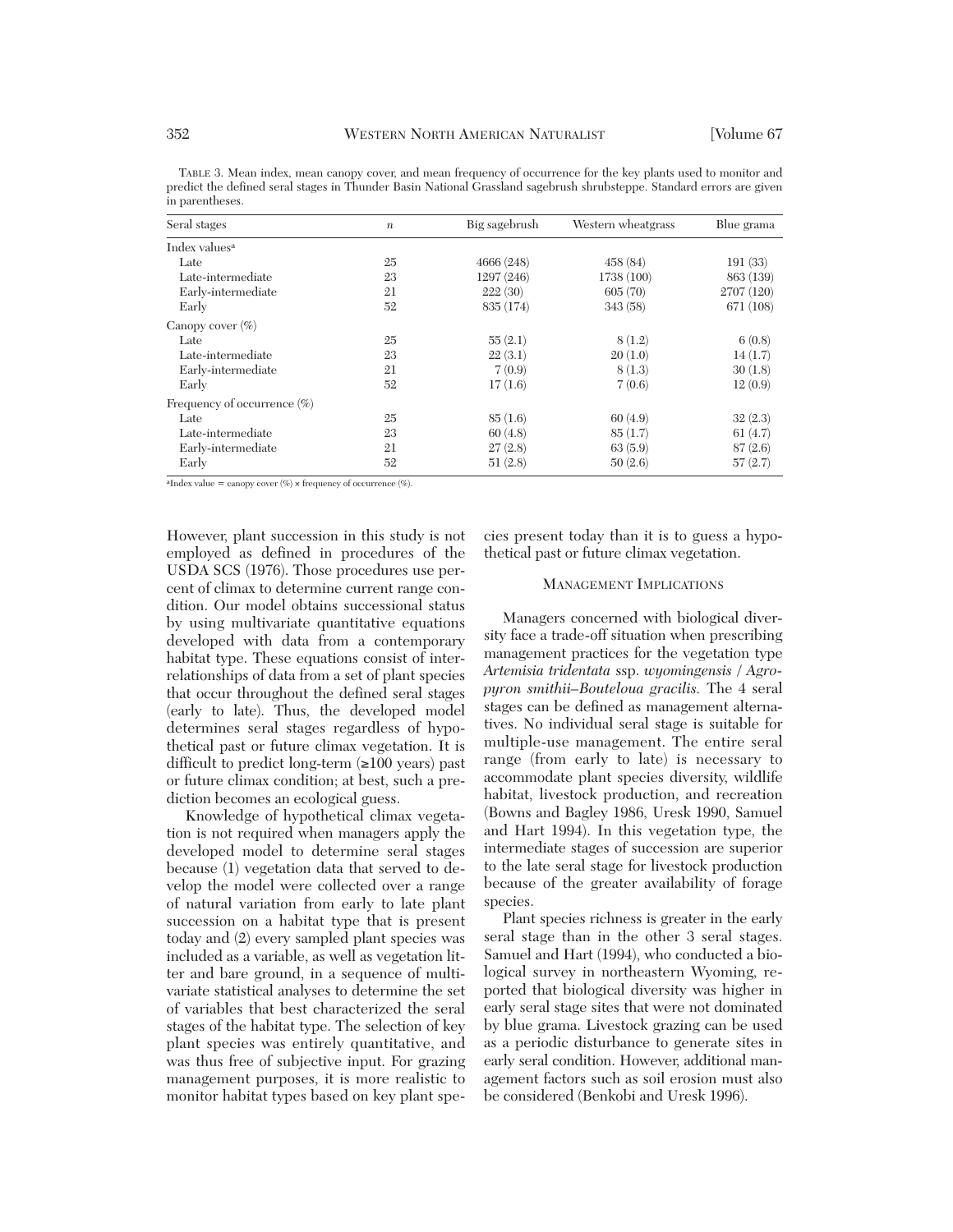|                                        | Canopy cover $(\%)$ |                    | Frequency of occurrence $(\%)$ |                    |
|----------------------------------------|---------------------|--------------------|--------------------------------|--------------------|
| Plant species                          | Mean                | $s_{\overline{r}}$ | Mean                           | $s_{\overline{r}}$ |
| Artemisia tridentata ssp. wyomingensis | 55.06               | 2.05               | 84.7                           | 1.62               |
| Stipa comata                           | 7.97                | 1.54               | 60.16                          | 4.93               |
| Agropyron smithii                      | 7.62                | 1.15               | 28.87                          | 4.17               |
| Bromus tectorum                        | 6.89                | 2.37               | 27.17                          | 4.35               |
| Bouteloua gracilis                     | 6.00                | 0.77               | 31.86                          | 2.28               |
| Opuntia polyacantha                    | 4.81                | 1.02               | 18.99                          | 3.44               |
| Koeleria pyramidata                    | 2.74                | 0.81               | 13.84                          | 3.88               |
| Vulpia octoflora                       | 2.25                | 0.62               | 16.45                          | 3.81               |
| Carex filifolia                        | 1.79                | 0.54               | 8.67                           | 2.10               |
| Artemisia frigida                      | 0.84                | 0.33               | 5.51                           | 1.91               |
| Shrubs                                 | 60.76               | 2.24               | 83.70                          | 1.83               |
| Graminoids                             | 34.42               | 2.92               | 87.83                          | 2.26               |
| Forbs                                  | 8.14                | 1.05               | 53.04                          | 4.05               |
| Litter                                 | 13.77               | 2.14               | 43.41                          | 4.18               |
| Bare soil                              | 8.78                | 1.12               | 42.54                          | 4.27               |

TABLE 4. Late seral stage; average canopy cover and frequency of occurrence with corresponding standard errors  $(n = 25)$  for the dominant plant species.

TABLE 5. Late-intermediate seral stage; average canopy cover and frequency of occurrence with corresponding standard errors  $(n = 23)$  for the dominant plant species.

| Plant species                          | Canopy cover $(\%)$ |                    | Frequency of occurrence $(\%)$ |                    |
|----------------------------------------|---------------------|--------------------|--------------------------------|--------------------|
|                                        | Mean                | $S_{\overline{Y}}$ | Mean                           | $S_{\overline{Y}}$ |
| Artemisia tridentata ssp. wyomingensis | 21.80               | 3.07               | 59.50                          | 4.75               |
| Agropyron smithii                      | 20.31               | 0.99               | 85.21                          | 1.65               |
| Bouteloua gracilis                     | 14.14               | 1.74               | 61.09                          | 4.72               |
| Stipa comata                           | 7.94                | 1.59               | 28.04                          | 4.09               |
| Opuntia polyacantha                    | 7.63                | 1.52               | 24.47                          | 4.50               |
| Koeleria pyramidata                    | 5.68                | 1.25               | 29.13                          | 5.34               |
| <i>Plantago</i> spp.                   | 4.80                | 0.99               | 39.09                          | 6.96               |
| Carex filifolia                        | 3.79                | 1.68               | 12.65                          | 4.59               |
| Plantago patagonica                    | 2.31                | 1.79               | 11.21                          | 5.22               |
| Bromus tectorum                        | 2.19                | 0.94               | 13.26                          | 3.54               |
| Vulpia octoflora                       | 0.98                | 0.32               | 10.83                          | 3.11               |
| Bromus <i>japonicus</i>                | 0.81                | 0.41               | 6.06                           | 2.14               |
| Graminoids                             | 51.42               | 2.85               | 98.22                          | 0.61               |
| Shrubs                                 | 21.84               | 3.16               | 46.29                          | 4.85               |
| Forbs                                  | 17.92               | 1.98               | 78.26                          | 3.78               |
| Litter                                 | 8.81                | 1.48               | 39.39                          | 4.63               |
| Bare soil                              | 15.81               | 2.30               | 70.23                          | 4.78               |

The late-intermediate and the early-intermediate seral stages of this habitat type are dominated by western wheatgrass and blue grama, respectively (Table 3). The former is a palatable perennial grass, which is good forage and a decreaser when subjected to overgrazing (Lang 1973, Johnson 1979, Müeggler and Stewart 1980). The latter is a palatable perennial grass and is also good forage, but it is considered an increaser and withstands grazing pressure better than western wheatgrass. Other

palatable graminoids—needle-and-thread, prairie junegrass, and threadleaf sedge—contribute substantially to forage production and are considered decreasers. Big sagebrush is considered the principal increaser in this habitat type (Weaver and Albertson 1956, Lang 1973, Johnson 1979, Holechek and Stephenson 1983).

Grazing has severely affected the grassland physiognomy on some areas of TBNG in the past (Paris and Paris 1974); that is, midgrass prairie has been replaced with shortgrass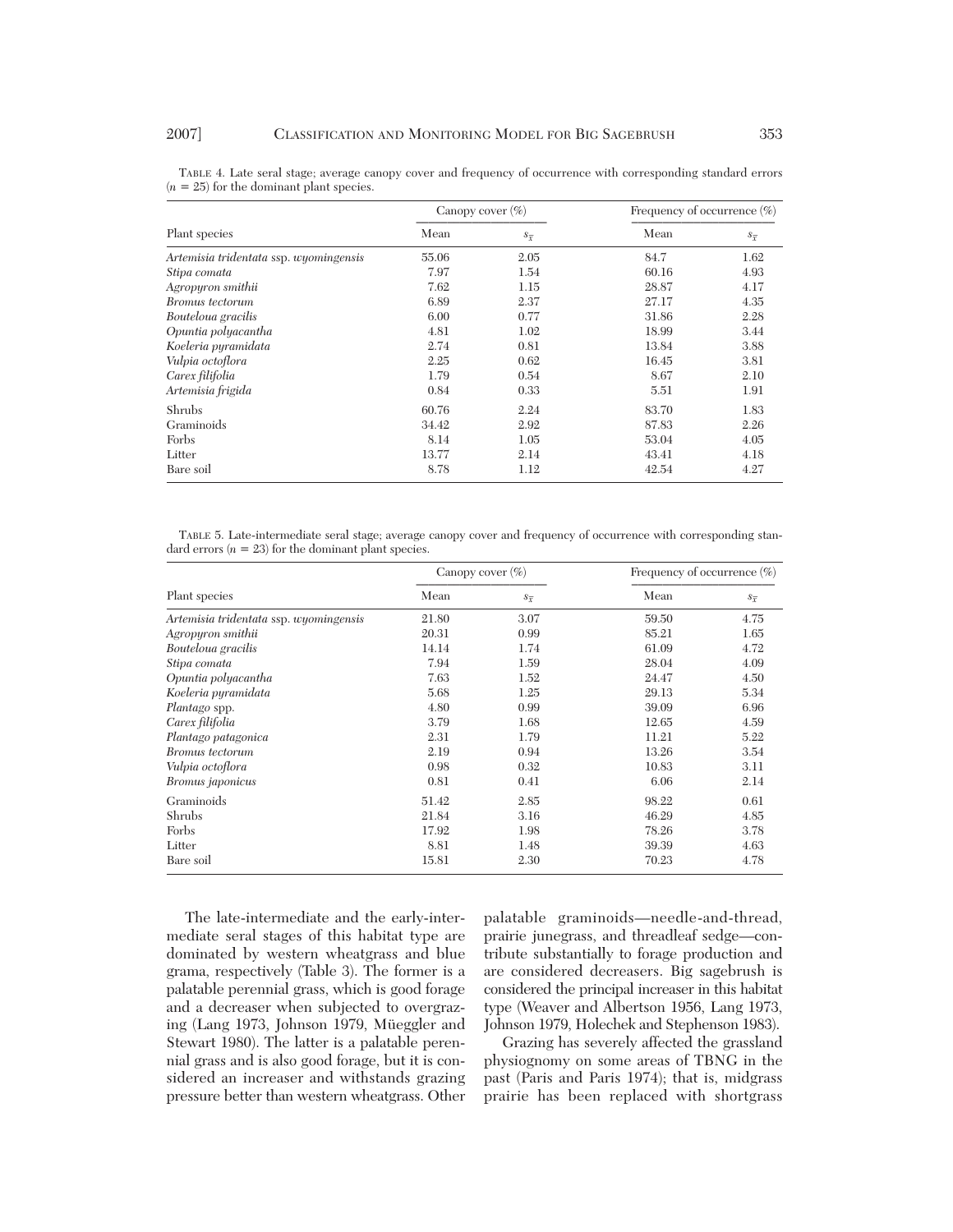

Fig. 2. Diversity of vegetation by plant category though 4 seral stages in Thunder Basin National Grassland sagebrush shrubsteppe.

prairie. These grazed areas have greater amounts of blue grama, at the expense of midgrasses, than range sites that are not subjected to heavy grazing. Our data show 73 sites over a total of 121 sites (early-intermediate and early seral stages combined) where blue grama is the dominant graminoid.

Where disturbance to the soil is not severe and not continuous, the return time of palatable perennial grasses, through secondary succession, has been estimated to be 50 years (Costello 1944) and 61 years (Samuel and Hart 1994). Ries et al. (1979) reported that in a plowed native range in TBNG, secondary succession took 40 years to reestablish the native vegetation to nearly the same or better condition compared to undisturbed fields. Wyoming big sagebrush took an average of about 20 years to reestablish after major disturbances by fire, chemical, and mechanical treatments in southwestern Montana (Watts and Wambolt 1996). The developed classification and monitoring model can be used to quantify the rela-

tionship between various grazing intensities and plant succession to determine the grazing levels necessary to maintain or restore the desired successional status of the vegetation. In addition, useful information about wildlife activities and their relationships to seral stages in plant communities can be obtained to determine wildlife habitat needs for inclusion in a management plan (Uresk 1990, Rumble and Gobeille 1995).

# APPLICATION AND MONITORING

Although sagebrush steppe is common on western rangelands, the application of this model is limited to its specific habitat type (*Artemisia tridentata* ssp. *wyomingensis / Agropyron smithii–Bouteloua gracilis;* Beetle and Johnson 1982, Thilenius et al. 1995). Küchler (1964) limited this habitat type to southeastern Montana and Wyoming, but Bailey (1980) limited it to the Wyoming Basin Province only. However, Johnson (1979) stated that the northeastern Wyoming big sagebrush steppe was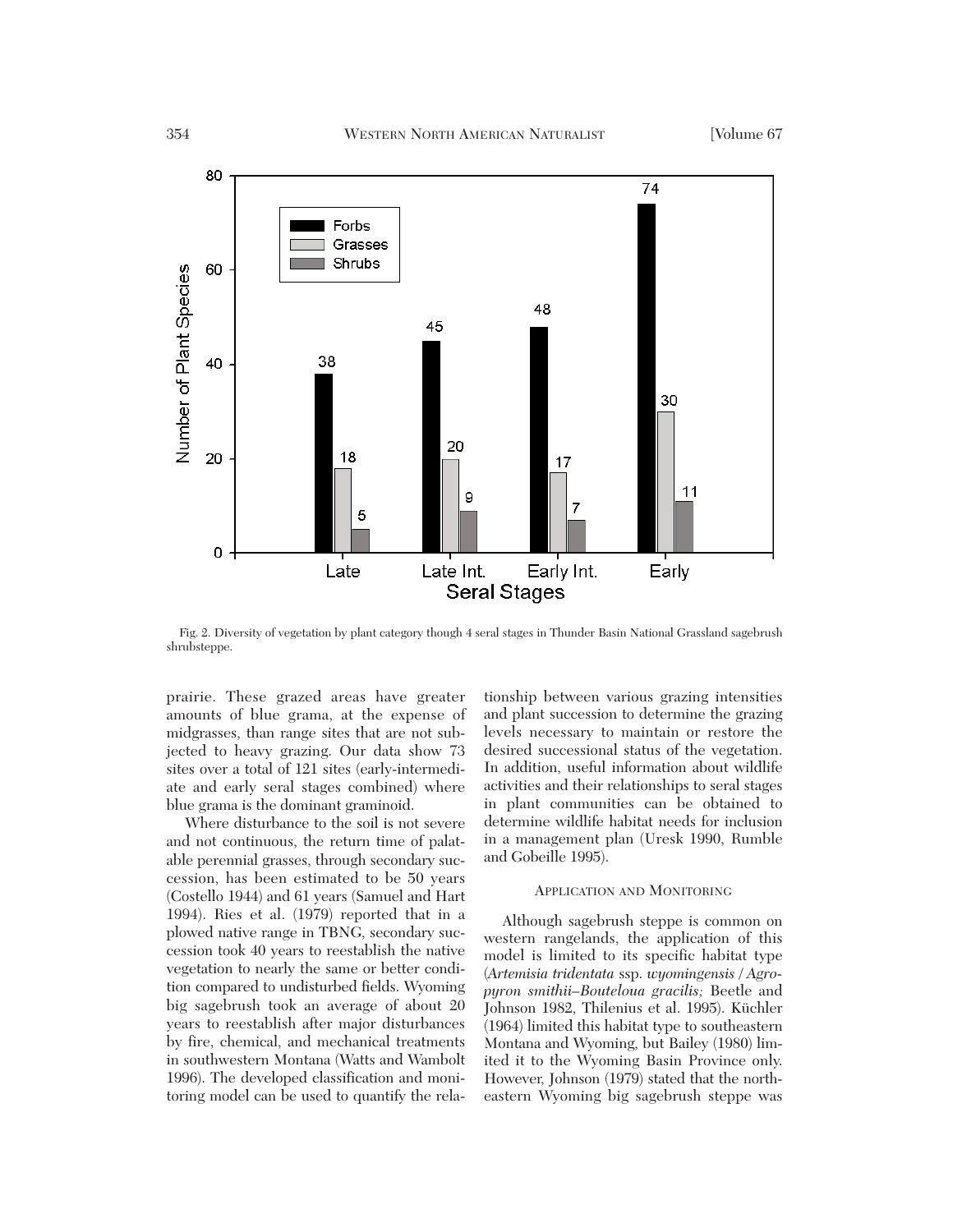| Plant species                         | Canopy cover $(\%)$ |                    | Frequency of occurrence $(\%)$ |                    |
|---------------------------------------|---------------------|--------------------|--------------------------------|--------------------|
|                                       | Mean                | $s_{\overline{x}}$ | Mean                           | $S_{\overline{Y}}$ |
| Bouteloua gracilis                    | 30.22               | 1.80               | 86.76                          | 2.57               |
| Stipa comata                          | 12.02               | 2.01               | 45.56                          | 5.50               |
| Carex filifolia                       | 9.42                | 2.38               | 33.09                          | 6.41               |
| Agropyron smithii                     | 8.24                | 1.30               | 62.52                          | 5.94               |
| Artemisia tridentata ssp wyomingensis | 7.38                | 0.96               | 27.29                          | 2.75               |
| Opuntia polyacantha                   | 6.35                | 1.61               | 22.08                          | 4.30               |
| Plantago patagonica                   | 2.84                | 1.15               | 23.33                          | 7.07               |
| Plantago spp.                         | 2.39                | 0.74               | 23.43                          | 4.81               |
| Aristida longifolia                   | 1.54                | 0.54               | 6.02                           | 2.12               |
| Phlox hoodii                          | 1.36                | 0.70               | 12.18                          | 4.42               |
| Koeleria pyramidata                   | 1.22                | 0.35               | 10.23                          | 2.47               |
| Artemisia frigida                     | 0.90                | 0.41               | 6.57                           | 2.76               |
| Graminoids                            | 57.71               | 2.47               | 97.82                          | 0.96               |
| Forbs                                 | 15.93               | 1.84               | 76.30                          | 3.34               |
| Shrubs                                | 7.31                | 1.10               | 22.04                          | 3.05               |
| Litter                                | 6.31                | 1.06               | 38.29                          | 5.79               |
| Bare soil                             | 20.21               | 2.34               | 87.92                          | 2.13               |

TABLE 6. Early-intermediate seral stage; average canopy cover and frequency of occurrence with corresponding standard errors  $(n = 21)$  for the dominant plant species.

TABLE 7. Early seral stage; average canopy cover and frequency of occurrence with corresponding standard errors  $(n = 52)$  for the dominant plant species.

| Plant species                          | Canopy cover $(\%)$ |                    | Frequency of occurrence (%) |                    |
|----------------------------------------|---------------------|--------------------|-----------------------------|--------------------|
|                                        | Mean                | $s_{\overline{x}}$ | Mean                        | $S_{\overline{Y}}$ |
| Artemisia tridentata ssp. wyomingensis | 16.51               | 1.57               | 50.59                       | 2.78               |
| Bouteloua gracilis                     | 11.83               | 0.85               | 56.76                       | 2.72               |
| Stipa comata                           | 11.25               | 1.08               | 45.96                       | 3.46               |
| Carex filifolia                        | 8.00                | 1.23               | 28.83                       | 3.95               |
| Agropyron smithii                      | 6.82                | 0.57               | 50.39                       | 2.64               |
| Koeleria pyramidata                    | 4.75                | 0.75               | 25.90                       | 3.14               |
| Opuntia polyacantha                    | 3.51                | 0.69               | 15.26                       | 2.55               |
| Stipa viridula                         | 2.12                | 0.83               | 7.26                        | 2.67               |
| Artemisia frigida                      | 1.54                | 0.30               | 10.21                       | 1.70               |
| <i>Plantago</i> spp.                   | 1.47                | 0.61               | 11.39                       | 2.71               |
| Bromus tectorum                        | 1.32                | 0.32               | 10.26                       | 1.72               |
| Aristida longifolia                    | 1.07                | 0.32               | 5.14                        | 1.38               |
| Graminoids                             | 47.78               | 1.87               | 93.73                       | 2.54               |
| Shrubs                                 | 17.07               | 1.69               | 41.72                       | 2.88               |
| Forbs                                  | 13.63               | 1.17               | 71.86                       | 3.02               |
| Litter                                 | 11.24               | 1.41               | 50.40                       | 3.90               |
| Bare soil                              | 14.63               | 1.57               | 73.07                       | 3.44               |

consistent with a mixed-grass prairie elsewhere, except for the greater dominance of sagebrush in the shrubsteppe.

When applying this classification model outside the area, the user must ensure that big sagebrush is the dominant shrub and that blue grama and western wheatgrass are the dominant graminoids (Table 3). Other codominant

graminoids include needle-and-thread, threadleaf sedge, and prairie junegrass. This classification system cannot be applied to the Wyoming big sagebrush type that occurs on very shallow soils associated with relatively narrow ridgetops in TBNG. Understory plant species were much different on narrow ridgetops than species found in the bottomlands.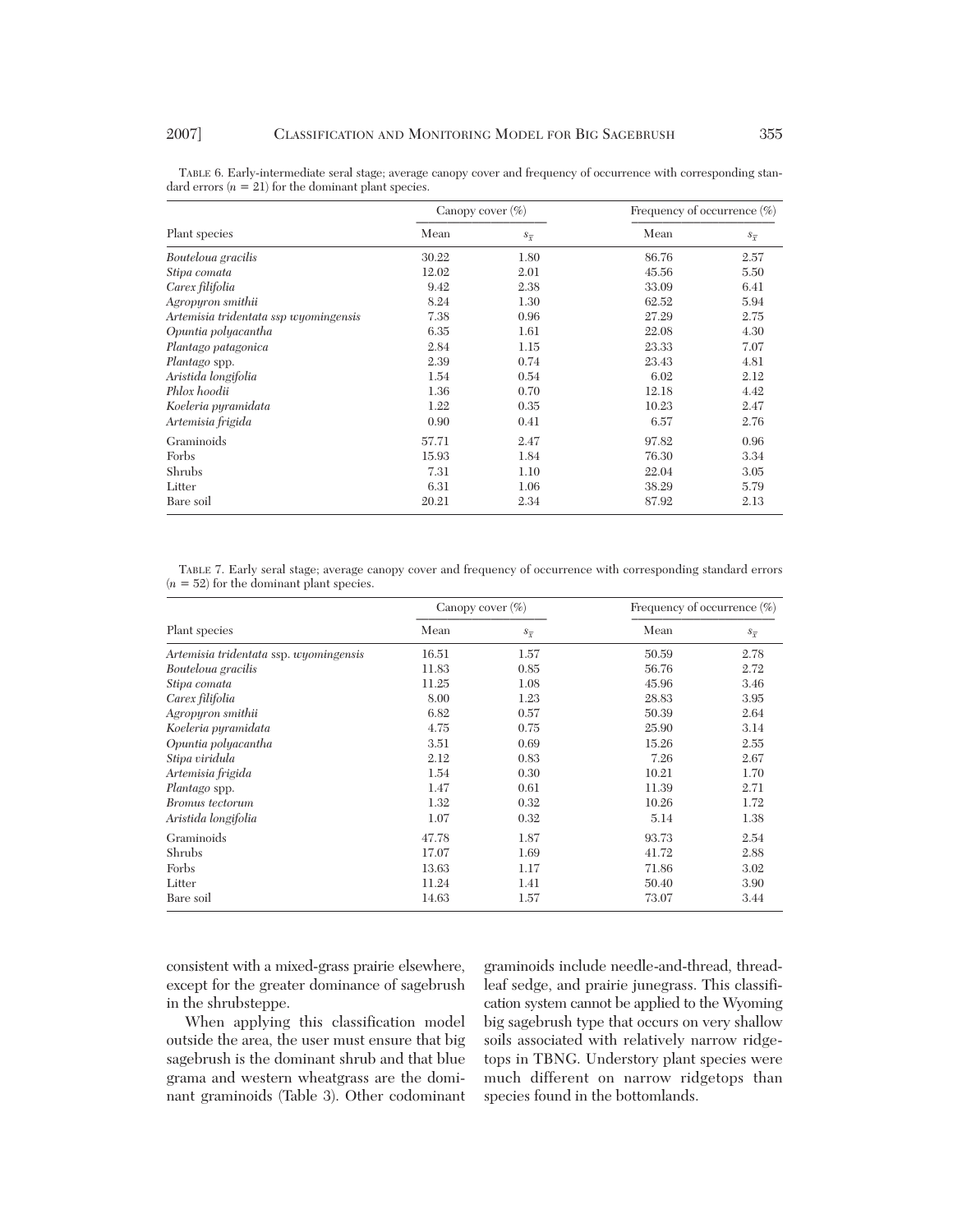# Field Measurements and Assignment of Seral Stages

Application of the model requires a minimum of 2 macroplots per section (640 acres or 259 ha) for rangeland seral classification and monitoring. Canopy cover and frequency of occurrence for the 3 key plants (Wyoming big sagebrush, western wheatgrass, and blue grama) are the only required field measurements. During years with above-average precipitation, mid-June–September is a good period for field measurements. Otherwise, the field measurement period could be shorter (early June–mid-August) because identification of plant species becomes more difficult later in the season. All key plants to be measured should exhibit nearly their full expression of growth. Monitoring the trend, based on changes, requires repeated measurements over time on permanent macroplots to estimate changes in the key variables and in the resulting seral stage assignment.

Measurements for canopy cover and frequency of occurrence should be completed as follows: (1) Establish a  $66 \times 99$ -foot (20  $\times 30$ m) rectangular macroplot within a big sagebrush shrubsteppe habitat. Use the longer sides as transects. (2) Record canopy cover for the 3 key plants (Wyoming big sagebrush, western wheatgrass, blue grama) within  $8 \times 20$ -inch  $(20 \times 50$ -cm) quadrats at 3.3-foot  $(1-m)$  intervals along each transect for a total of 30 quadrats per transect with 60 quadrats per site using Daubenmire's (1959) 6 canopy cover classes. (3) Convert canopy cover classes to percent canopy cover (Daubenmire 1959). Calculate the sum of canopy cover for each plant or variable, and then calculate the macroplot average by dividing the sum by 60. Count the number of occurrences for each plant, divide by 60, and multiply by 100 to obtain the percent frequency of occurrence. For each key plant, multiply the average percent canopy cover by the percent frequency of occurrence to obtain the set of key plant index values. (4) Hand-calculate assignment of a seral stage using the Fisher's discriminant coefficients and index values as presented in Benkobi and Uresk (1996).

Alternatively, information on field application, including the programs and workbook for PCs and PDAs, may be obtained on the USDA Forest Service Rangelands web site (Available from: http://www.fs.fed.us/rangelands/ecology/ ecologicalclassification/).

The stage can be assigned by using the Microsoft® Excel workbook BigSagebrush.xls, which we developed using the canonical model presented in this paper. Output consists of probabilities for early, early-intermediate, lateintermediate, and late seral stages, and an assignment of the site sampled to the stage with the highest probability. The workbook is designed to be used in the field on a PDA and accepts raw data (Daubenmire 1959) as input.

Unavoidably, incorrect classifications may occur during application of this classification technique. Less than 1% of macroplots are likely to be misclassified where vegetation is at a late seral stage, 5% misclassification can occur where vegetation is at intermediate seral stages, and 10% misclassification is possible where vegetation is at an early seral stage. When the user questions the classification of a macroplot, care should be taken to ensure that the macroplot being sampled is within the habitat type described in this study. If the user is still in doubt, we recommend sampling another plot location.

#### **CONCLUSIONS**

We developed a classification and monitoring system based on plant succession for the TBNG Wyoming big sagebrush shrubsteppe habitat. This classification system uses multivariate statistical methods to determine the key plant species that best predict seral stages within this habitat type. Big sagebrush, western wheatgrass, and blue grama are the 3 key plant species that predict succession or retrogression. The model quantitatively identifies 4 seral stages (early to late) with 92% accuracy. Classification and monitoring require measurements of canopy cover and frequency of occurrence for the 3 key plant species from 2 different macroplots per section. The model developed is not linear; that is, plant succession does not necessarily move in a linear fashion through all seral stages. For example, disturbance can move an ecological site directly from late to early successional status. Key variables—Wyoming big sagebrush, western wheatgrass, and blue grama—act collectively in the model to determine seral stage assignment and monitoring for trends. The assigned seral stages provide resource managers with 4 options to evaluate management alternatives and outcomes.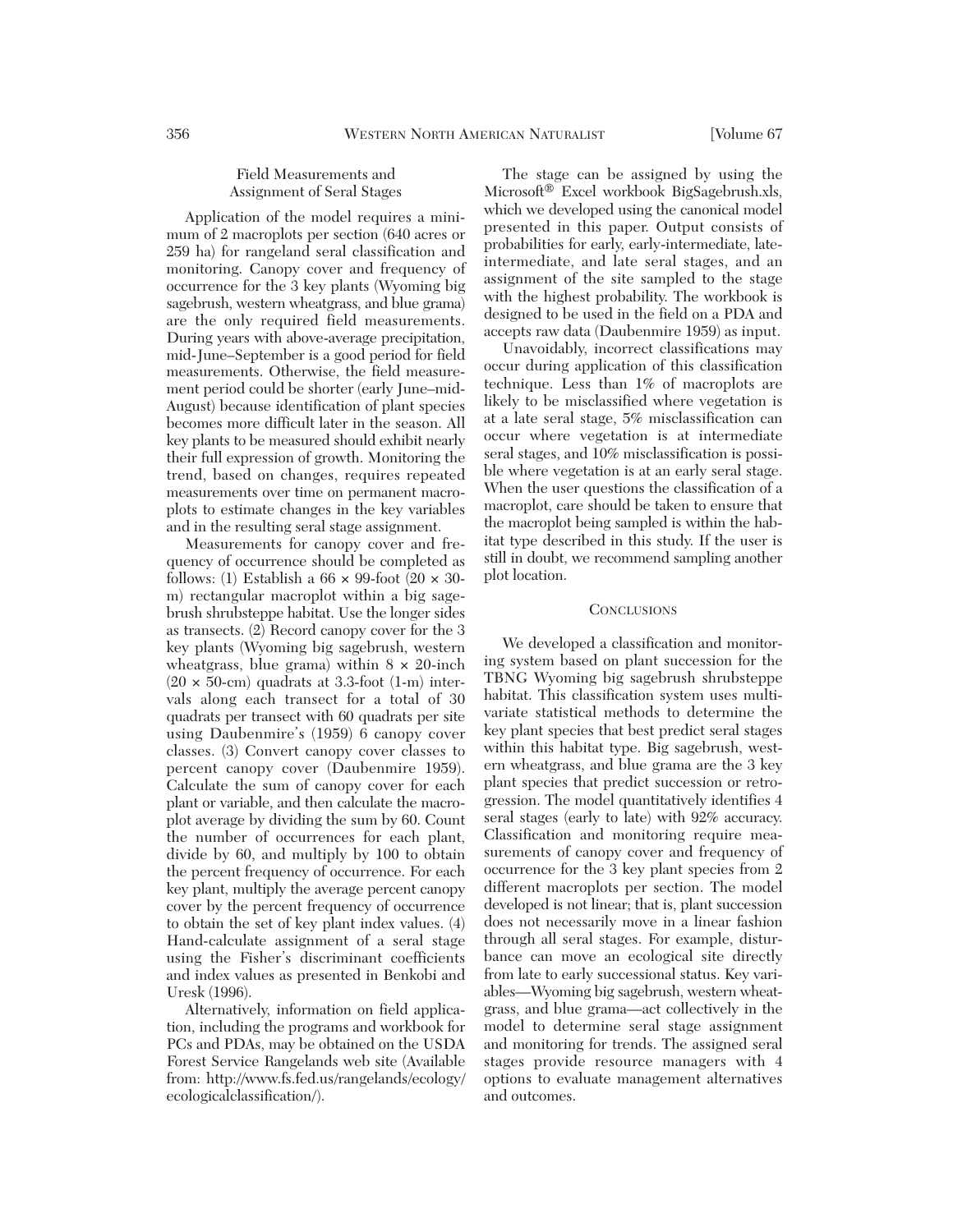#### **ACKNOWLEDGMENTS**

We thank Rudy King for statistical support and Jody Javersak for manuscript review and editing. Special thanks are given to E. Durant McArthur for subspecies determinations of sagebrush samples collected in Thunder Basin, Wyoming. Tom Juntti was instrumental in writing Excel macros for PCs and PDAs. We also extend thanks to Ryan Tompkins and Robin Cochran for data collection and to Barry Lilly for the web site. Partial financial support was provided by the Medicine Bow National Forest, Thunder Basin National Grassland, and we are indebted to George Wiggins for his knowledge of the grasslands and support for the project. This study was done in cooperation with Colorado State University, Department of Rangeland Ecosystem Science (28- CR3-752 and 03-JV-1221609-272), with special thanks to Dr. Harold Goetz.

# LITERATURE CITED

- BAILEY, R.G. 1980. Description of the ecoregions of the United States. USDA Forest Service Miscellaneous Publication No. 1391. 77 pp.
- BALL, G.H., AND D.J. HALL. 1967. A clustering technique for summarizing multivariate data. Behavioral Science 12:153–155.
- BEETLE, A.A., AND K.L. JOHNSON. 1982. Sagebrush in Wyoming. Agricultural Experiment Station, University of Wyoming, Laramie. 68 pp.
- BENKOBI, L., AND D.W. URESK. 1996. Seral stage classification and monitoring model for big sagebrush/western wheatgrass/blue grama. *In:* J.R. Barrow, E.D. McArthur, R.E. Sosebe, and R.J. Tausch, editors, Shrubland ecosystem dynamics in a changing environment; Proceedings of the symposium; 1995 May 23–25; Las Cruces, NM. General Technical Report INT-338, USDA Forest Service, Intermountain Research Station, Ogden, UT.
- BESTELMYER, B.T., J.R. BROWN, K.M. HAVSTAD, R. ALEX-ANDER, G. CHAVEZ, AND J.E. HERRICK. 2003. Development and use of state-and-transition models for rangelands. Journal of Range Management 56:114– 126.
- BOWNS, J.E., AND C.F. BAGLEY. 1986. Vegetation response to long-term sheep grazing on mountain ranges. Journal of Range Management 39:431–434.
- COSTELLO, D.F. 1944. Natural revegetation of abandoned plowed land in the mixed prairie association of northeastern Colorado. Ecology 25:312–326.
- CLEMENTS, F.E. 1916. Plant succession: an analysis of the development of vegetation. Washington: Carnegie Institute Publication 242:1–512.
- DAUBENMIRE, R. 1952. Forest vegetation of northern Idaho and adjacent Washington, and its bearing on concepts of vegetation classification. Ecological Monographs 22:301–306.
	- \_\_\_\_\_\_. 1959. A canopy-coverage method of vegetational analysis. Northwest Science 33:43–64.

\_\_\_\_\_\_. 1968. Plant communities: a textbook of plant synecology. Harper & Row, New York. 300 pp.

- DAUBENMIRE, R., AND J.B. DAUBENMIRE. 1968. Forest vegetation of eastern Washington and northern Idaho. Agricultural Experiment Station Technical Bulletin 60, Washington State University, Pullman.
- DEL MORAL, R. 1975. Vegetation clustering by means of ISODATA: revision by multiple discriminant analysis. Vegetation 29:179–190.
- DYKSTERHUIS, E.J. 1949. Condition and management of range land based on quantitative ecology. Journal of Range Management 2:104–115.
- \_\_\_\_\_\_. 1985. Follow-up on range sites and condition classes as based on quantitative ecology. Rangelands 7:172–173.
- FORAN, B.D., G. BASTIN, K.A. SHAW. 1986. Range assessment and monitoring in arid lands: the use of classification and ordination in range survey. Journal of Environmental Management 22:67–84.
- GIRARD, M.M., H. GOETZ, AND A.J. BJUGSTAD. 1989. Native woodland habitat types of southwestern North Dakota. Research Paper RM-281, USDA Forest Service, Rocky Mountain Forest and Range Experiment Station, Fort Collins, CO. 37 pp.
- GREAT PLAINS FLORA ASSOCIATION. 1986. Flora of the Great Plains. University Press of Kansas, Lawrence. 1392 pp.
- HANSON, P.L., G.R. HOFFMAN, AND A.J. BJUGSTAD. 1984. The vegetation of Theodore Roosevelt National Park, North Dakota: a habitat type classification. General Technical Report RM-113, USDA Forest Service, Rocky Mountain Forest and Range Experiment Station, Fort Collins, CO. 35 pp.
- HOFFMAN, G.R., AND R.R. ALEXANDER. 1987. Forest vegetation of the Black Hills National Forest of South Dakota and Wyoming: a habitat type classification. Research Paper RM-276. USDA Forest Service, Rocky Mountain Forest and Range Experiment Station, Fort Collins, CO. 48 pp.
- HOLECHEK, J.L., R.D. PIEPER, AND C.H. HERBEL. 1989. Range management principles and practices. Prentice-Hall, Inc., Englewood Cliffs, NJ. 501 pp.
- HOLECHEK, J.L., AND T. STEPHENSON. 1983. Comparison of big sagebrush vegetation in northcentral New Mexico under moderately grazed and grazing excluded conditions. Journal of Range Management 36:455– 456.
- HUMPHREY, R.R. 1947. Range forage evaluation by the range condition method. Journal of Forestry 45:10–14.
- JOHNSON, K.L. 1979. Basic synecological relationships of the sagebrush types on the high plains of Montana, Wyoming, and the Dakotas. *In:* G.F. Gifford, F.E. Busby, and J.K. Shaw, editors, The sagebrush ecosystem; a symposium; 1978 April. Utah State University, Logan. 251 pp.
- KÜCHLER, A.W. 1964. Potential natural vegetation of the conterminous United States. American Geographical Society Special Publication No. 36. 116 pp.
- LANG, R. 1973. Vegetation changes between 1943 and 1965 on the short grass plains of Wyoming. Journal of Range Management 26:407–409.
- MACCRACKEN, J.G., D.W. URESK., AND R.M. HANSON. 1983. Plant community variability on a small area in southeastern Montana. Great Basin Naturalist 43:660–668.
- MARTNER, B.E. 1986. Wyoming climate atlas. University of Nebraska Press, Lincoln.